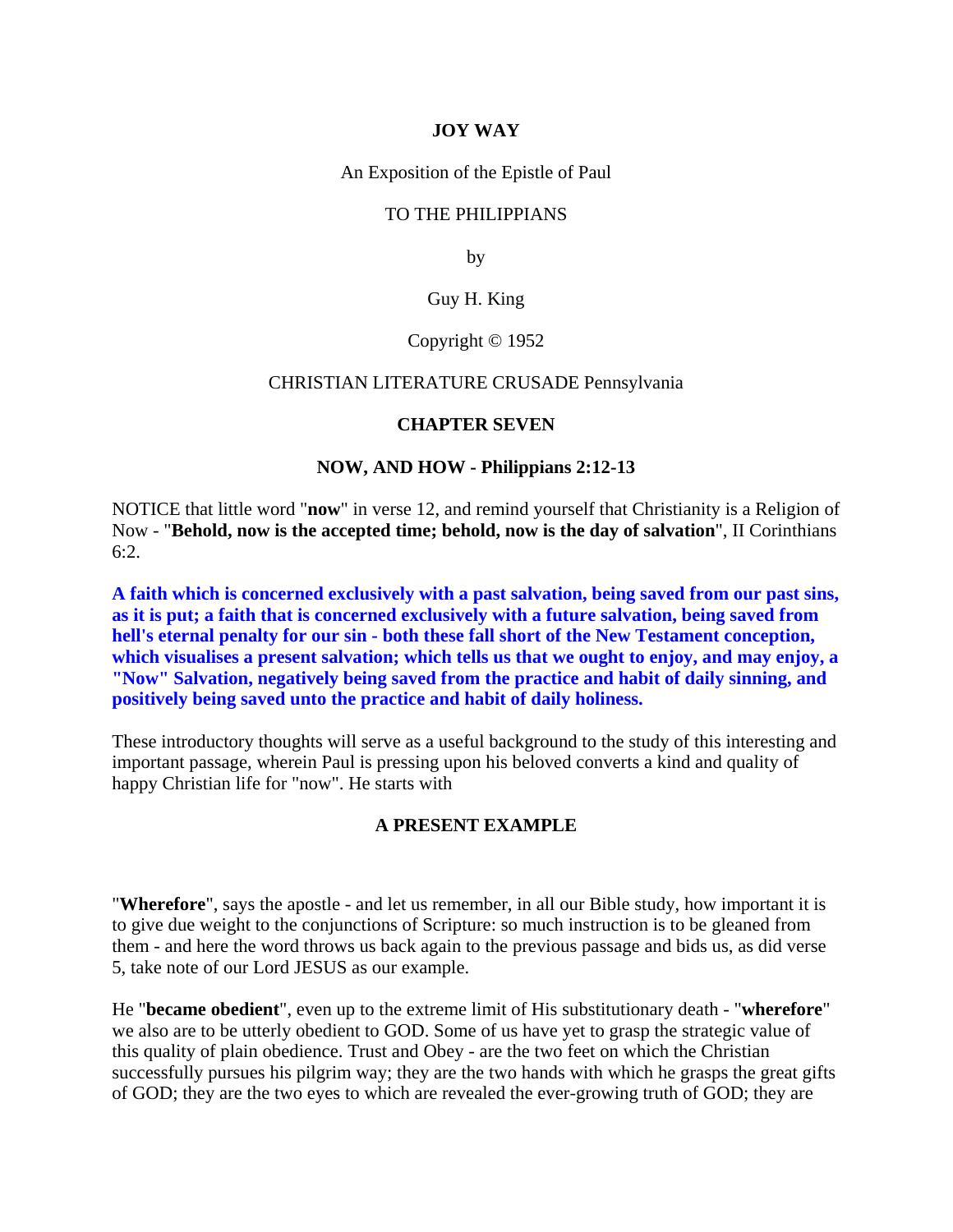the two ventricles of the heart by which is shown the deep love of the Christian for his Lord.

"Trust and Obey - for there's no other way To be happy in Jesus, but to Trust and Obey"

indeed, to be anything in JESUS. Not trust alone, not obedience alone; but the two in happy partnership. Or, as the practical James would say, Faith and Works.

At this point we must recollect that when the inspired writer is urging these Philippians to take CHRIST for their example he is addressing Christians. To press upon non-Christians to follow Him thus is to mock them - such an endeavour is beyond them.

They must experience Him first in another capacity.

First, *as Emancipator* - as Saviour. As well tell the Hebrews to enter Canaan while they are still in Egypt as expect people to enter the Christian life when they are not yet Christians. To copy CHRIST (the secret of which we shall learn later in this very passage) is possible only to Christians. When Peter says that He has left us "**an example that ye should follow His steps**", I Peter 2:21, it is to be remembered that the "**us**", and the "**ye**", are believers; and only so can they be followers.

Next, *as Exemplar* - now that the order is established, the Order can be insisted upon. It is a specific command, "**Be ye therefore followers** [imitators] **of God, as dear children**," Ephesians 5:1; and the Greek is the word from which our "mimics" is derived. What mimics the dear children are.

Some people have quarreled with Thomas a Kempis' title "*The Imitation of CHRIST*", as if that were something impossible; but there it is, as a command of Holy Writ, and therefore possible, now that we have got things in their true sequence.

Then, *as Enabler* - it is not we, but He. How often we have heard it said that GOD'S commands are His enablings. If left to ourselves, it would be indeed a hopeless quest; but we are not left like that, He is ever present with us as our daily pattern, and our constant power: His "How" for our "Now". Some come to-

## **A PRESENT DUTY**

"**Ye have always obeyed . . . in my presence . . . now much more in my absence**" - obeyed the precepts of GOD, of course, not of Paul - as CHRIST Himself, your Example, did (v. 8). Here we are, then, again at this primary Christian characteristic of obedience. And Paul felt able to bear glad acknowledgment of it!

And now there of their upright spiritual behaviour all the time he was with them - their daily following of the Exemplar had been exemplary. Now, however, he is far away from them, in Rome, and he is deeply concerned that their Christian consistency shall in no way be dependent upon his presence. He has said the same thing in 1:27, "**Only let your conversation** [behaviour] **be as it becometh the gospel of Christ: that whether I come . . . or else be absent, I may**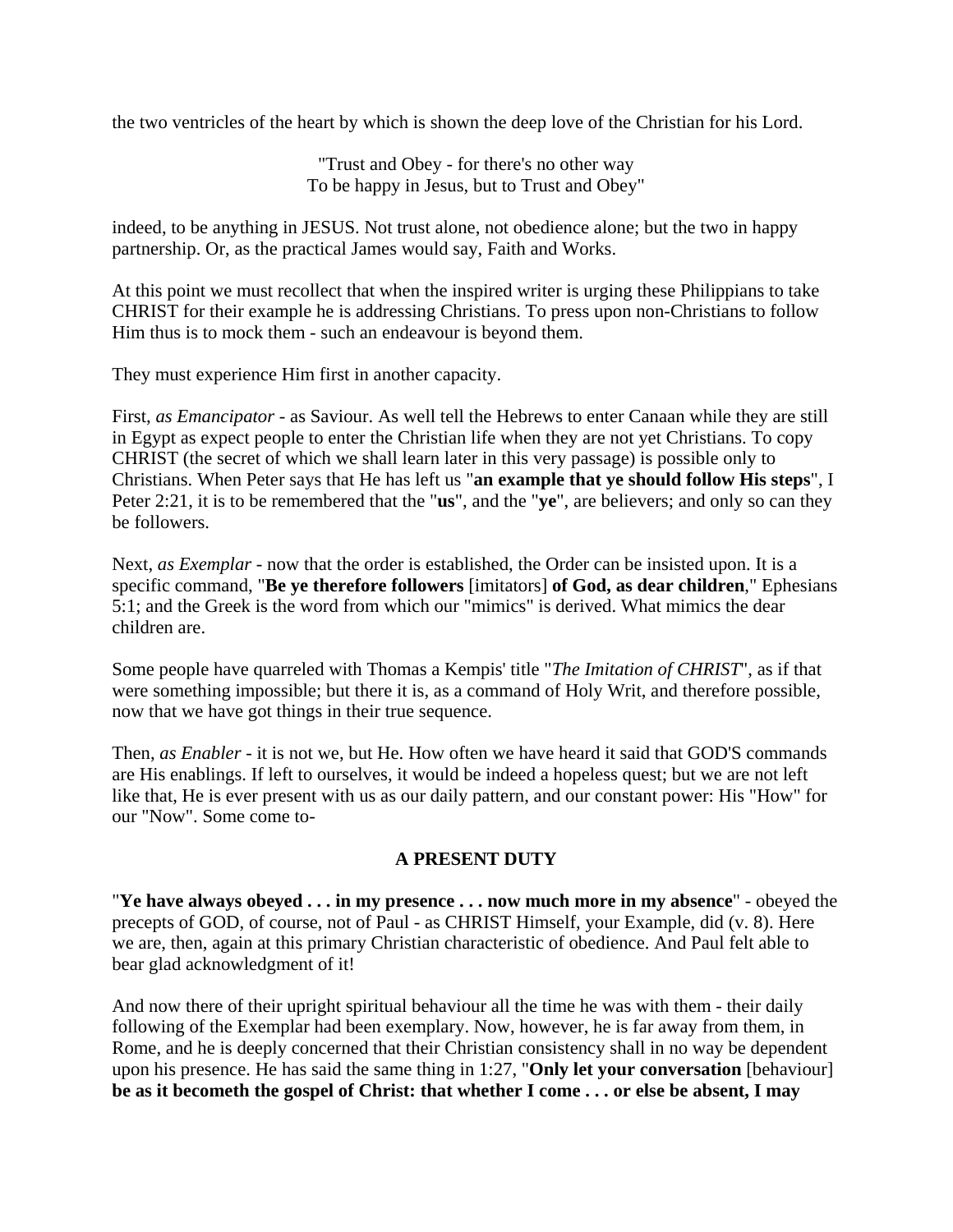## **hear . . . that ye stand fast**". Hear, too, the apostle John. "**I have no greater joy than to hear that my children walk in truth**", III John 4.

This Paul is a great student of human nature, as is evidenced in a score of passages from his pen. He knows so well how often, for moral rectitude and spiritual fidelity, we lean on one other. The convert at a mission is gloriously keen, so long as the great effort lasts, but when the evangelist is withdrawn, he begins to lose his ardour, and the Church is sad to find that he no longer walks with them.

A Christian schoolboy, who had badly backslidden, said, by way of explanation to his friend, who had left - and I heard him say it - "I was all right while you were still here."

Now, says the apostle in effect, you have been splendid in my company, "**much more**" let your conduct and character be true "**in my absence**". But why "**much more**"? Would it not have been sufficient if they had been told to continue "just the same"?

I wonder if the answer is not to be found in the fact that instead of leaning on Paul, the human prop having been removed, they are now thrown exclusively upon the Lord Himself. Many a saint could testify that they blessed GOD for some loss or trouble, because it threw them back on Him, and they came to know Him more intimately than ever they had done, or could have done before.

The furnace of affliction can be a rare place for meeting and knowing GOD, as three men once discovered when they met with "**the Fourth**", Daniel 3:25. How those three would have appreciated the testimony of the Psalmist (119:71), "**It is good for me that I have been afflicted**"; and (verse 67), "**Before I was afflicted I went astray: but now have I kept Thy word**".

No wonder that, with all his experience of life, our great English poet said. "Sweet are the uses of adversity"! The particular seeming adversity that our passage is dealing with is the removal of a trusted friend upon whom we have relied for our spiritual welfare - how "**much more**" blessed will that "**absence**" be than that "**presence**", if the soul is brought to rest hard on the alwayspresent Lord, Hebrews 13:5-6. So that our converts - and all of us - might be encouraged to place our entire confidence thus in Him alone.

So shall the life of obedience be not only a duty, but a delight, emerges -

# **A PRESENT RESPONSIBILITY**

## "**Work out your own salvation with fear and trembling**."

 $\mathbf{L}$ 

Some of us are so enamoured of the sheer joy of the Christian life that we are in danger of forgetting that it is also a grave responsibility. It is not just a picnic! To become a Christian is to be invested forthwith with certain responsibilities - towards GOD, and towards others. It is this more serious side of our Christianity that we are now to study, as guided by this pregnant sentence of the apostle's.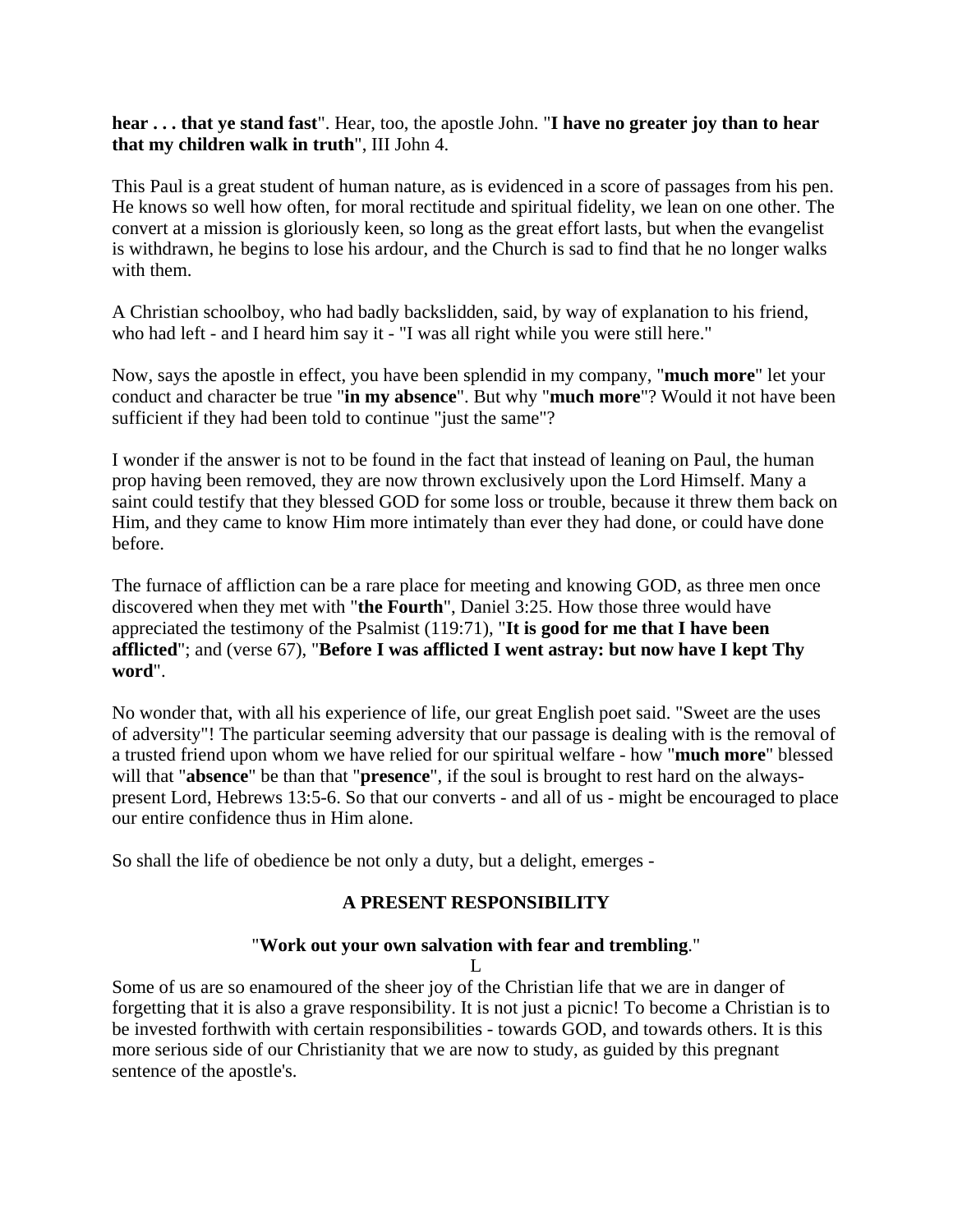*A great Possession is conferred upon us* - "**your own salvation**".

(a) Of course, we must first recognise that it is His salvation before it is yours - "**Shew forth His salvation from day to day**," as Psalm 96:2 says.

- He purposed it - of His sovereign grace, or we never would have been saved at all.

- He planned it - from before the foundation of the world. I Peter 1:20; the wonderful plan was conceived in the Council Chamber of the Triune GOD.

- He procured it - when the plan was put into operation at Calvary.

- He proffered it - for man's acceptance, if he will have it; for He will not force it upon us, but will leave the gift of free-will, with which He has endowed us, inviolate.

- He pressed it - urging man by the continual influence of the HOLY SPIRIT, by every means short of force, to close with the gracious offer, yet having so often sadly to say, "**How often would I . . . and ye would not**," Matthew 23:37.

Ah yes, from first to last it is His salvation.

(b) But it became "**your own**" when, with the hand of faith, you took it from the pierced hand, and what was originally His became eternally yours. Well, have you? Or are you still without this wonderful possession? You could, even as you stop a moment in reading these words, grasp the gift - yea, grasp the Giver - now, this very minute. And how truly wonderful the possession is - which buries the past, changes the present, and ensures the future. May we who have it continually realize the wonder of this Love Gift.

*A great Programme is now set before us* - "**work out**". It is sometimes held to be the teaching of this verse that we have to work our eternal salvation out for ourselves; but we can dismiss this at once: because Scripture never contradicts itself, and Ephesians 2:9 says, it is "**not of works**". We are not to work it into our lives, but to work it out by our lives. Here is a great mine.

This mighty salvation, repository of light and warmth and energy, which is ours through the explosive dynamite (the Greek word translated "**power**" in Romans 1:16) of the Gospel has now to be worked out in our daily behaviour, for the blessing of our fellows and for the satisfaction of the Owner of the Mine. Thank GOD, the Christian life is a working concern: what joy, as well as responsibility, is to be found in the fact.

A small boy has just gone to bed when his uncle arrives at the house, and going to his room, presents his young nephew with a lovely clockwork engine. Imagine Jack's excitement as he eagerly hopes for the morning, when he can see how it works! Just so is it that we who have been presented with this gift - no toy - should be eager to display to others that it works. A bolder testimony, a sweeter temper, a gentler speech, a nicer manner, a keener service, a cleaner life, a kindlier behaviour, a wider helpfulness-these are some of the many ways of working it out. Reverting to our simile of the mine, I have come across this interesting sidelight.

The ancient scholar Strabo (b. 64 or 62 B.C.), a Roman, who wrote in Greek, has an account of the once famous silver mines in Spain, in which he refers to the "working out" of those mines, using the very same word as Paul uses here. Strabo meant, of course, as my informant proceeds, that the Romans were operating, exploiting, and getting the utmost value out of what was already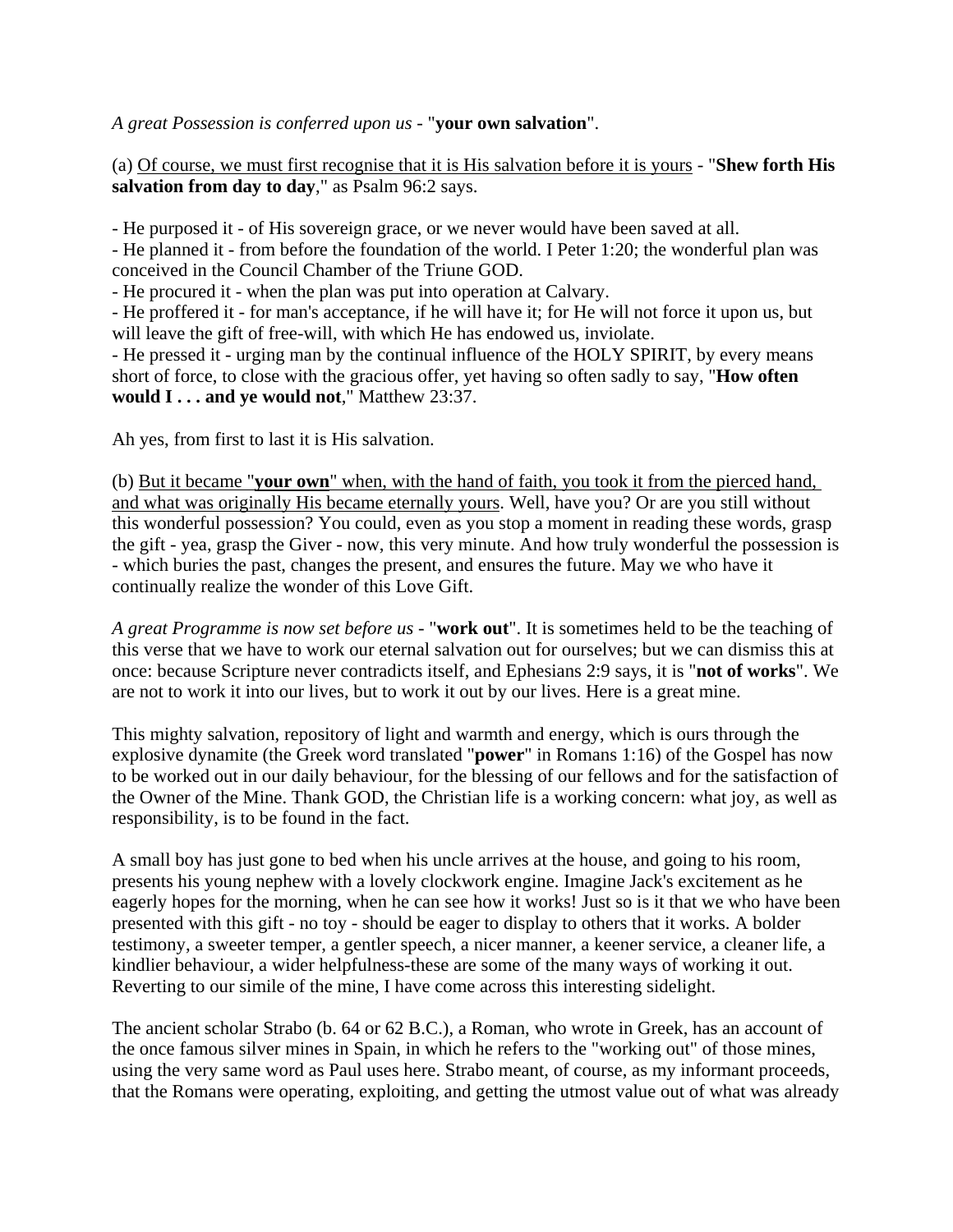securely in their possession. Such, it seems clear to me, is the apostle's meaning of "**work out**" - I am to mine what is already mine, producing such precious nuggets of personal character as we have just enumerated.

## *A great Peril is here hinted at* - "**with fear and trembling**."

A nervous anxiety to do the right thing, thinks Lightfoot. The phrase is quite common with Paul, for instance in I Corinthians 2:3, II Corinthians 7:15, Ephesians 6:5, in all which passages the meaning seems to be as the learned Bishop suggests.

It is not "**fear and trembling**" lest we might lose our salvation, but lest we might use it amiss.

It is the dread and danger of becoming so remiss in the outworking that we might cause distress to the Master, and damage to His cause. The world knows instinctively what is to be expected from the professing Christian and reserves its scorn for his failure.

Think not, my friend, that, in your self-confidence, you need have no anxiety on this score. A greater than you, the apostle Peter, felt the same confidence, "**I . . . never!**" Yet, how grievously he sinned. One can only say to oneself, and to others, ere we leave this subject, "**Let him that thinketh he standeth take heed lest he fall**."

Oh, it is not necessary thus to falter, fail, and fall. The phrase is only intended as a warning, and as a counsel that even the most advanced Christian needs to maintain an attitude of continual watchfulness, Those who climb highest could fall farthest, if they slipped. "**Hold up my goings in Thy paths, that my footsteps slip not**," Psalm 17:5. "**Unto Him that is able to keep you from falling**," guard you from stumbling, Jude 24.

So we come, with joyous gladness, to

# **A PRESENT POSSIBILITY**

## "**For it is God that worketh in you both to will and to do of His good pleasure**"

- First, let us look at

I. "**His good pleasure**." Remember now that when GOD had created man and his world it is recorded that "**GOD saw everything that He had made, and, behold, it was very good**", Genesis 1:31 - very pleasing in His eyes.

The glorious thing is that individual men can thus give Him joy, for of Enoch it is said that "**before his translation he had this testimony, that he pleased GOD**", Hebrews 11:5. Oh, to have such a testimony! In the whole body of believers, too, He is to take delight, for it is written that "**Christ also loved the church, and gave Himself for it, that He might sanctify and cleanse it . . . that He might present it to Himself a glorious church, not having spot, or wrinkle, or any such thing**", Ephesians 5:25-27.

And when, at the consummation, He looks out upon the whole company of the redeemed, the old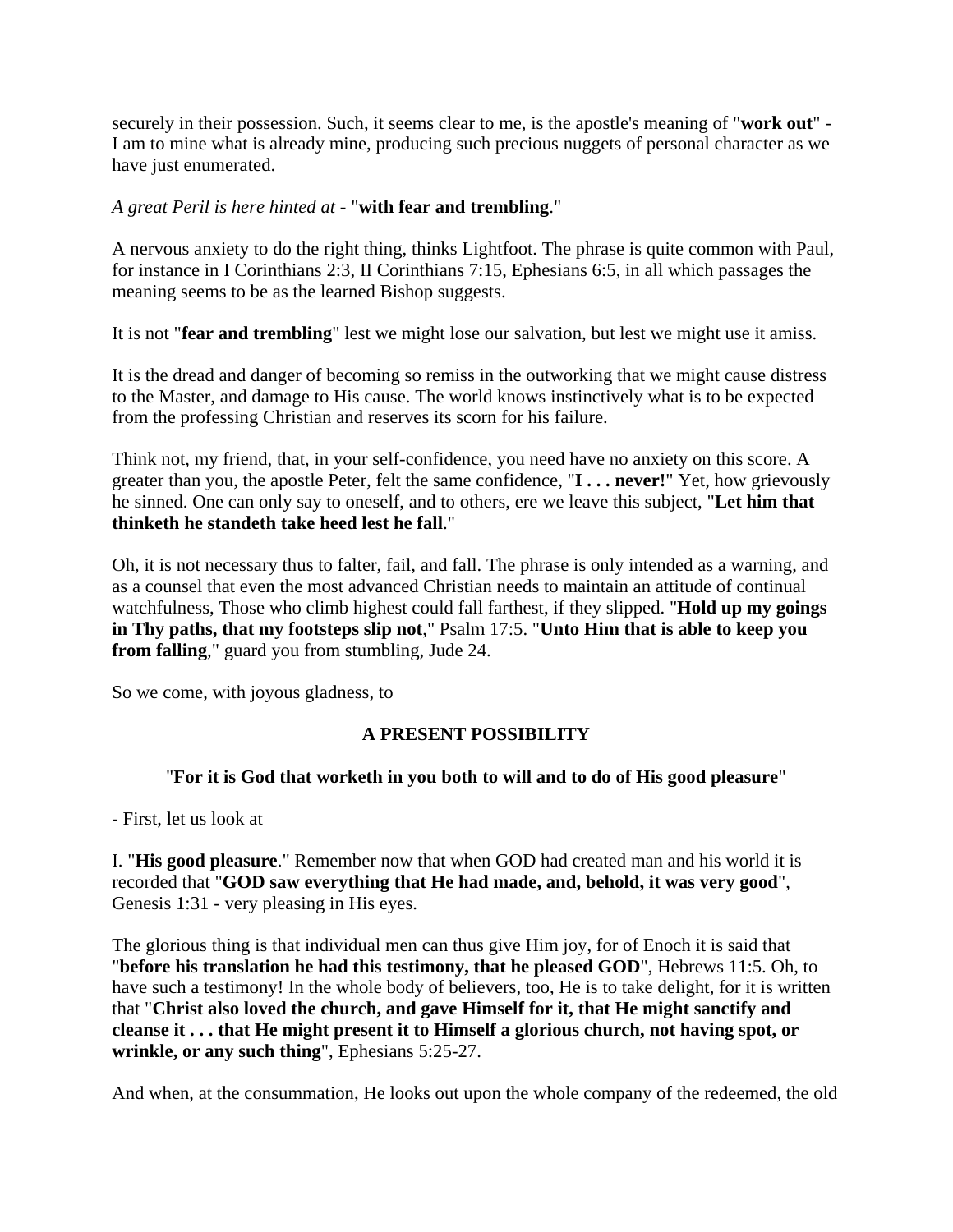prophet tells us that "**He shall see of the travail of His soul, and shall be satisfied**", Isaiah 53:11 - could anything be more truly amazing? He shall feel that all His suffering for us has been worth while. This is part of "**the joy that was set before Him**", for which He was content to endure the Cross, Hebrews 12:2. So let it be my whole, and holy, ambition - not, on any account, to please myself; nor, merely, to please others, though that is good within legitimate limits; but always, in big things and in little things, in spiritual things and in secular things, to "**please Him who hath chosen**" me, II Timothy 2:4.

Now the happy present possibility that lies before each of us believers is that He is prepared, if we will let Him, so to deal with us that in our personal behaviour, and in our Christian service, and in our inner character, we shall be well-pleasing in His sight.

II. Look next at the all-embracing phrase, "**to will and to do**."

Here are two distinct things, psychologically apart - doing it, and desiring it.

"**To do**" - is the problem with some of us. We need no instruction as to the right thing to do, the proper course to pursue; it is all plain to us. But we just don't know how.

One of our great scientists (I forget who it was) is reported to have said on one occasion, "If it were possible for a machine to be placed within my nature that would automatically ensure that I would always do what was right, I would close with the offer immediately." But he knew, we know, that there is no such machine.

Instead, some of us are struggling on, never expecting to do, and never succeeding in doing "**His good pleasure**."

"**To will**" - is the problem with others of us. We just don't want to: that is the plain fact! We prefer to please ourselves; or else, for popularity's sake, or gain's sake, we are all out to please others; we have no real desire beyond these, no longing to please GOD. Isn't it sad? Indeed, isn't it mad?

The late beloved F. B. Meyer relates how that once at Keswick he was confronted with some challenge of the will of GOD about which he was unwilling to surrender. On one of the surrounding hillsides the Lord wrestled with this man, as He did with Jacob, at Jabbok, long ago, Genesis 32:24. until at last Meyer confessed that he was willing to be made willing! Thus did GOD gain the victory in the life of that man that set the seal of mighty blessing upon all his subsequent ministry.

If your life's problem lies here, will you follow F. B. Meyer's example and let GOD know that, with all your heart, you are willing to be made willing for "**His good pleasure**"?

How shall this be accomplished? "**God which worketh in you**."

Before your conversion He worked on you, by the HOLY SPIRIT, now He works in you. Let us take note of the fact that GOD the HOLY SPIRIT is positively within every Christian. If He be not in us, we are not Christians at all, for "**if any man have not the Spirit of Christ, he is none**